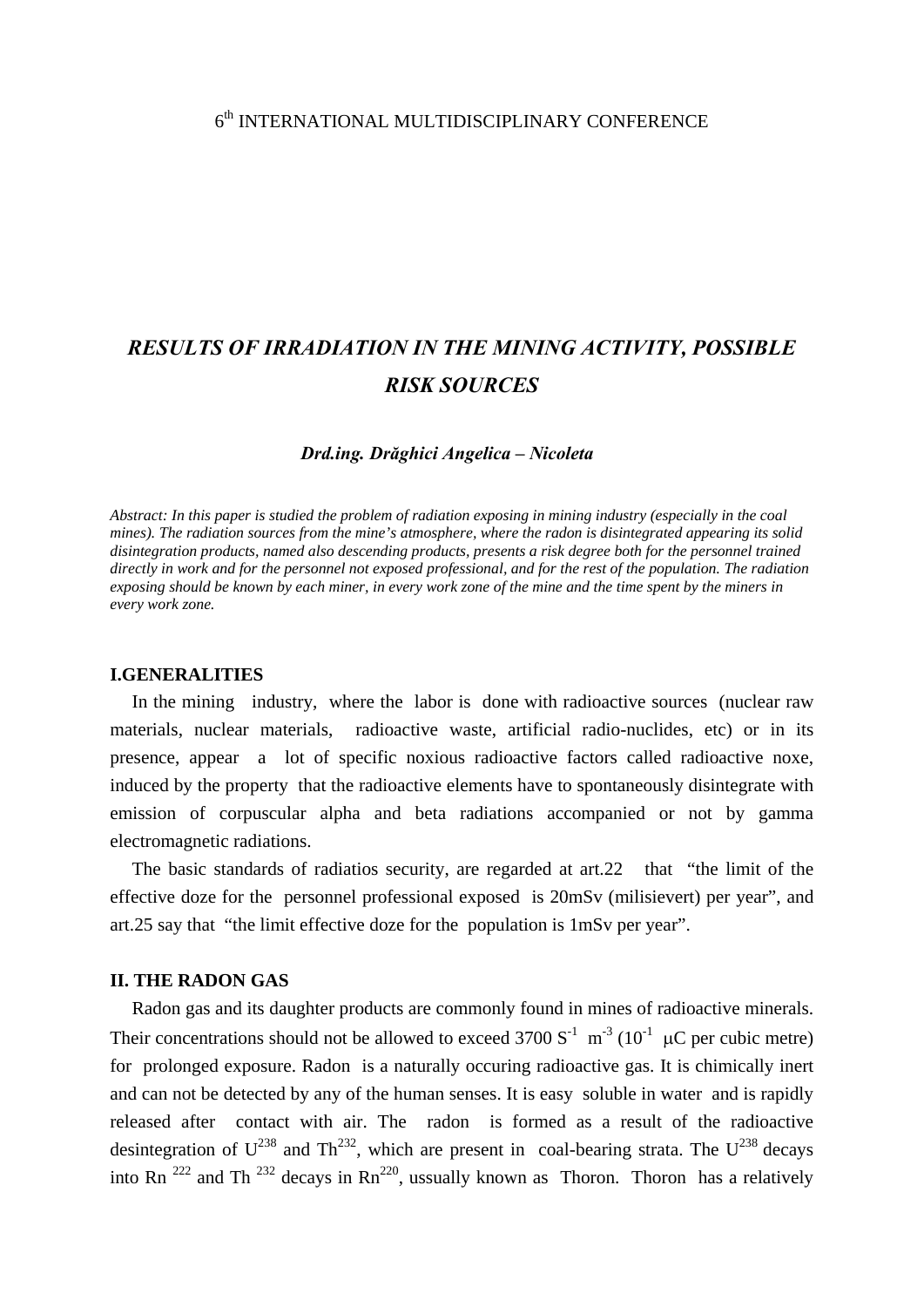short half-life, (the necessary time for radioactivity to be reduce to half), of 52 seconds, the radiological risk being considerable smaller then  $Rn^{222}$ .

The establishments from the last years, as those from some other countries with a developed mining industry, confirms the existence of a professional exposition risk to the radioactive natural gases , and for other category of miners, beside those from the mines with radioactive ore, fact that caused the passing to the systematic research of all the mines.

After this time, the closed system is balanced because the descendents are disintegrated as soon as they are produced. In the mine, there where the Radon penetrates constantly into the galleries, the ventilation dilutes the gas and remove it outside the mine, reducing the chances of producing the descendents in the mine"s atmosphere.

Therefore, the radon gas does never realize all his potential of descendents. In this way the concentration of the descendents of radon from underground gets to the theoretical maximum of a closed system. Beside, the descendents of radon can attach to the solid surfaces of the underground, in this way reducing the radiological risks. The concentrations of the radon gas and radon`s descendents in the mine`s atmosphere are connected through the balance factor (FE). For a ventilated typical gallery FE=0,2. This mean that the radon gas realize only 20 percentage from the hole potential of descendents. In a closed system the balance could be realized in approximately 3,5 hours when FE=1.

 It can be concluded that the ventilation does not allow the radon to remain to long in the mine"s atmosphere and in this way the balance is hard to realize, bringing the contribution also the fact that after the descendents are formed they attach to particles in suspension (vapors, powders and on the walls of the galleries).

## **III. DISTRIBUTION OF RADIOACTIVE ELEMENTS IN COAL AND COAL ASH**

All the coal types contain very small quantities of Uranium and Thorium, and also their descendents from the radioactive disintegration series. The uranium is present in the coal as an organic complex of uranium or of a organic compound of uranium. Coal contains  $U^{238}$ .  $U^{235}$ ,  $U^{232}$ , Thorium and their radioactive daughter products in secular equilibrium (a stable situation in witch the forming rate of the radioactive descendents is equal with their desintegration rate).

During the combustion process, the gaseous products are eliminated, but the solid ones, containing uranium, thorium and derivations, go through a process of concentrating in ash. For example the Indian coal has a high content of ash (30%-40%) and finally a huge quantity of ash, about 60 tpa, and is generated as a secondary product of termoelectric centrales.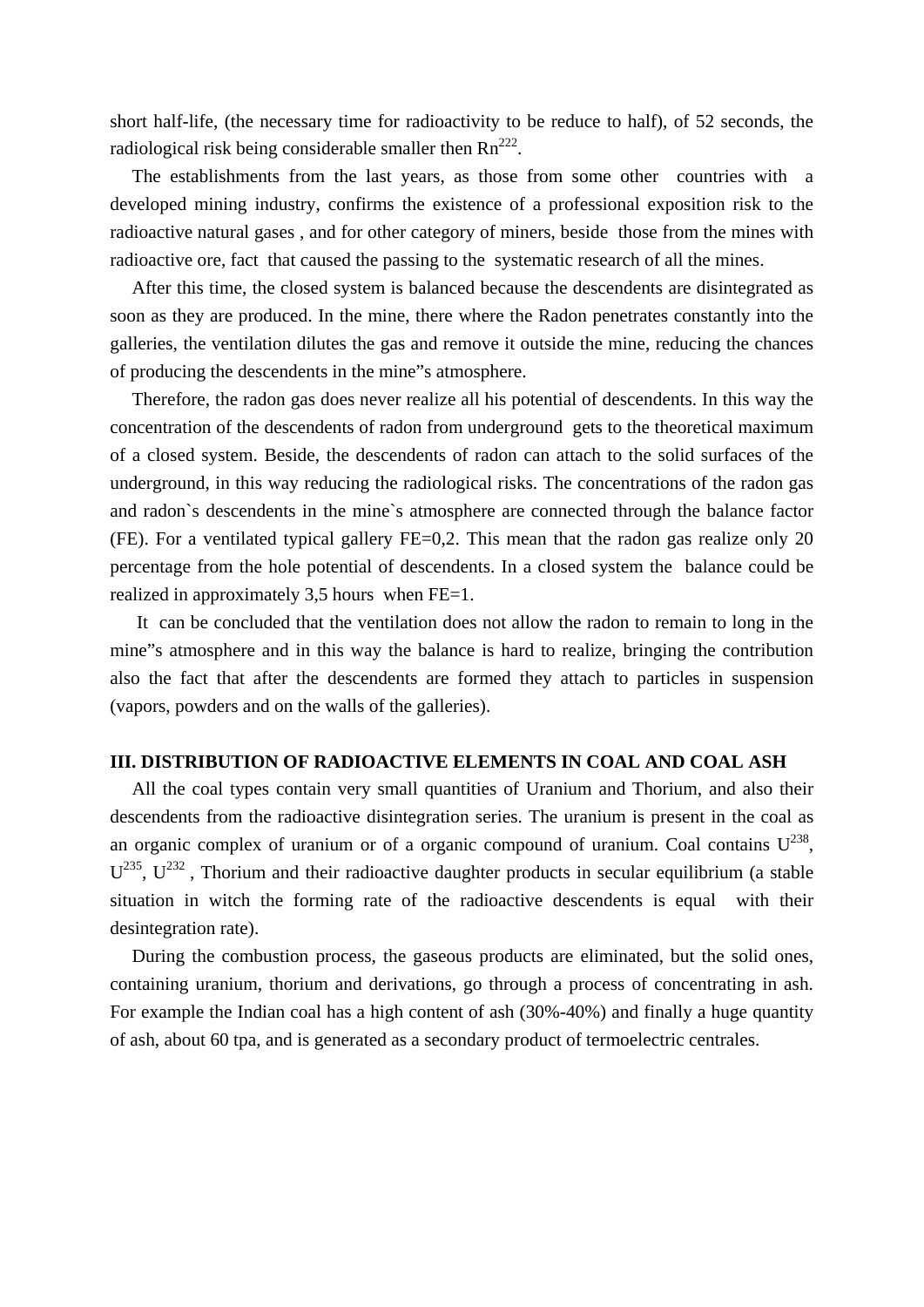| <b>INDIA</b> |               | <b>USA</b>  |           | <b>GREECE</b> |               |  |  |  |
|--------------|---------------|-------------|-----------|---------------|---------------|--|--|--|
| Coal         | Ashes         | Coal        | Ashes     | Coal          | Ashes         |  |  |  |
| $34,3-$      | $63,6 - 79,2$ | $0,7 - 2,4$ | $30 - 50$ | $24,1-$       | $40,1 - 70,1$ |  |  |  |
| 49,6         |               |             |           | 35,1          |               |  |  |  |

*Chart I. The uranium concentration (ppm) in coal and ash* 

 *Chart II. Radioactive elements, forms and risks for health* 

| <b>Radionuclid</b><br><b>es</b> | <b>Halfing</b><br>period<br>(years) | Form      | Organ<br>(critical) | The most<br>probable way for<br>exposing |
|---------------------------------|-------------------------------------|-----------|---------------------|------------------------------------------|
|                                 |                                     |           |                     |                                          |
| $U - 238$                       | $4,5x10^{9}$                        | Insoluble | Lung                | Inhalation                               |
| $U - 235$                       | $7x10^8$                            | Insoluble | Lung                | Inhalation                               |
| $U - 233$                       | $1,6 \times 10^5$                   | Insoluble | Lung                | Inhalation                               |
| Th $-232$                       | $14*10^{9}$                         | Insoluble | Lung                | Inhalation                               |
| $Rn - 222$                      | 4 days                              | Insoluble | Lung                | Inhalation                               |
| $Cs - 134$                      | $\overline{2}$                      | Soluble   | Hole body           | Food absorption                          |
| $Cs - 137$                      | 3                                   | soluble   | Hole body           | Food absorption                          |

# **IV. POSSIBLE RISK SOURCES**

The possible radiations sources in the mining industry are the natural radionuclides:

- radionuclides from the series U- 238;

- radionuclides from the series U- 235;

- radionuclides from the series Th-232;

-radioactive isotope of potassium .

Artificial radionuclizi:

-standard radioactive sources or irradiated tests;

-nuclear apparatus and installations used;

-nuclear techniques used.

There are more possible irradiation sources in the mining industry, but I want to focus over one, over the resulted ashes from the coal burning and bituminous shale, where as radionuclides are: the uranium, the radium, the radon and the products of their affiliation. The radioactive elements from the coals (0,001- 0,4 % U) are concentrated (with a concentration factor of 2-3 comparing with the initial concentration) by burning in the ashes and are stored with them, and one part goes in the atmosphere during the burning process.

# **V. THE LIMITS OF THE DOSES**

For the radon and the toron"s descendents are used the following conventional conversion factors in a effective dose per exposition to the alpha potential energy (Sv/ Jpm-3):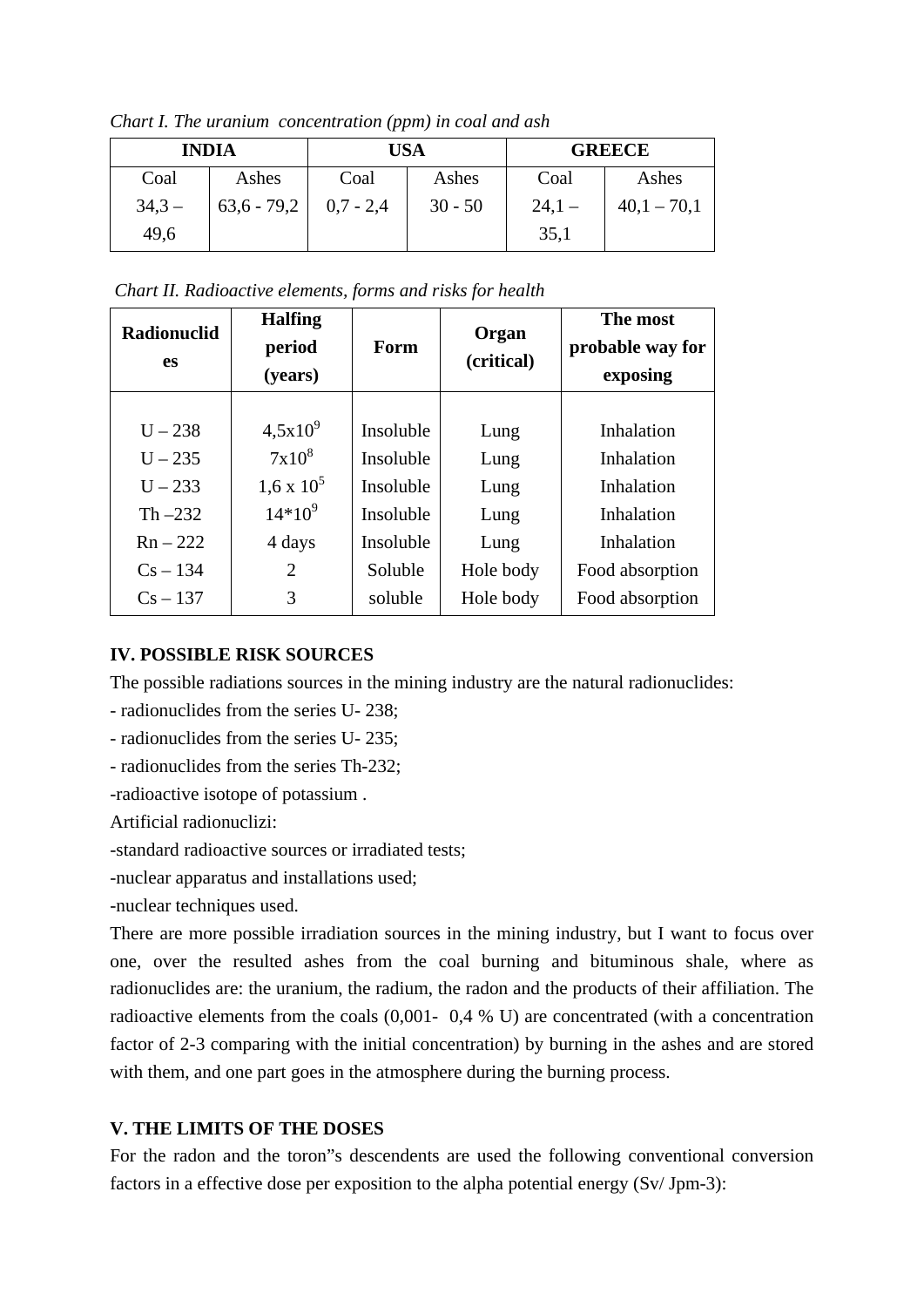-radon in homes: 1,1 -radon at working place: 1,4 -toron at working place :0,5

The alpha potential energy (of the descendents of radon and and toron) represents the total alpha energy sent forth by the desintegration of the descendents of radon and toron from the specific desintegration chain, up to, but not including  $^{210}Pb$  for the descendents  $^{222}Rn$  and up to the isotope  $^{208}$ Pb for the  $^{220}$ Rn descendents.

*The effective dose employed per incorporation unity by ingestion (SvBq-1) for the population is given in chart III.* 

Chart III

|             |                |                  | Age     | $f_1$  | Age     | Age     | Age     | Age     | Age     |
|-------------|----------------|------------------|---------|--------|---------|---------|---------|---------|---------|
| <b>Nucl</b> | <b>Halfing</b> | G <sub>1a</sub>  |         | for    | $1-2a$  | $2-7a$  | $7-12a$ | $12-$   | >17a    |
| eus         | time           |                  |         | g > 1a |         |         |         | 17a     |         |
|             |                | $f_1$            | g(h)    |        | h(g)    | h(g)    | h(g)    | h(g)    | h(g)    |
| Radi        |                |                  |         |        |         |         |         |         |         |
| um          |                |                  |         |        |         |         |         |         |         |
| Ra-         | 11,4d          | 0,60             | $5,3E-$ | 0,200  | $1,1E-$ | $5,7E-$ | $4,5E-$ | $3,7E-$ | $1,0E-$ |
| 223         |                | $\overline{0}$   | 0,6     |        | 0,6     | 07      | 07      | 07      | 07      |
| Ra-         |                | 0,60             | $2,7E-$ | 0,200  | $6,6E-$ | $3,5E-$ | $2,6E-$ | $2,0E-$ | $6,5E-$ |
| 224         | 3,66d          | $\overline{0}$   | 06      |        | 07      | 07      | 07      | 07      | 08      |
| Ra-         | 14,8d          | 0,60             | $7,1E-$ | 0,200  | $1,2E-$ | $6,1E-$ | $5,0E-$ | $4,4E-$ | 9,9E-   |
| 225         |                | $\overline{0}$   | 06      |        | 06      | 07      | 07      | 0,7     | 08      |
| Ra-         | $1,60E+$       | 0.60             | $4,7E-$ | 0,200  | $9,6E-$ | $6,2E-$ | 8,0E-   | 105E-   | $2,8E-$ |
| 226         | 03a            | $\overline{0}$   | 06      |        | 07      | 0,7     | 07      | 06      | 07      |
| Ra-         | 0,703h         | 0,60             | $1,1E-$ | 0,200  | $4,3E-$ | $2,5E-$ | $1,7E-$ | $1,3E-$ | $8,1E-$ |
| 227         |                | $\overline{0}$   | 09      |        | 10      | 10      | 10      | 10      | 11      |
| Ra-         |                | 0,60             | $3,0E-$ | 0,200  | $5,7E-$ | $3,4E-$ | 3,9E-   | $5,3E-$ | $6,9E-$ |
| 228         | 5,7a           | $\boldsymbol{0}$ | 05      |        | 06      | 06      | 06      | 06      | 07      |

*Note: the values of f1 for the age group from 1year to 15years , for radium is 0,3 Effective dose coefficients (Sv Bq-1)* 

*Chart IV* 

| <b>Halfing</b><br><b>Nucleu</b> |       | <b>Inhalation</b> |                        |             |             | <b>Ingestion</b> |         |
|---------------------------------|-------|-------------------|------------------------|-------------|-------------|------------------|---------|
| S                               | time  | Tim<br>e          | ${\bf f_1}$            | h(g)1u<br>m | h(g)5u<br>m | ${\bf f_1}$      | h(g)    |
| Radium                          |       |                   |                        |             |             |                  |         |
| Ra-223                          | 11,4d | M                 | 0,20<br>$\overline{0}$ | 6,9E-06     | 5,7E-06     | 0,200            | 1,0E-07 |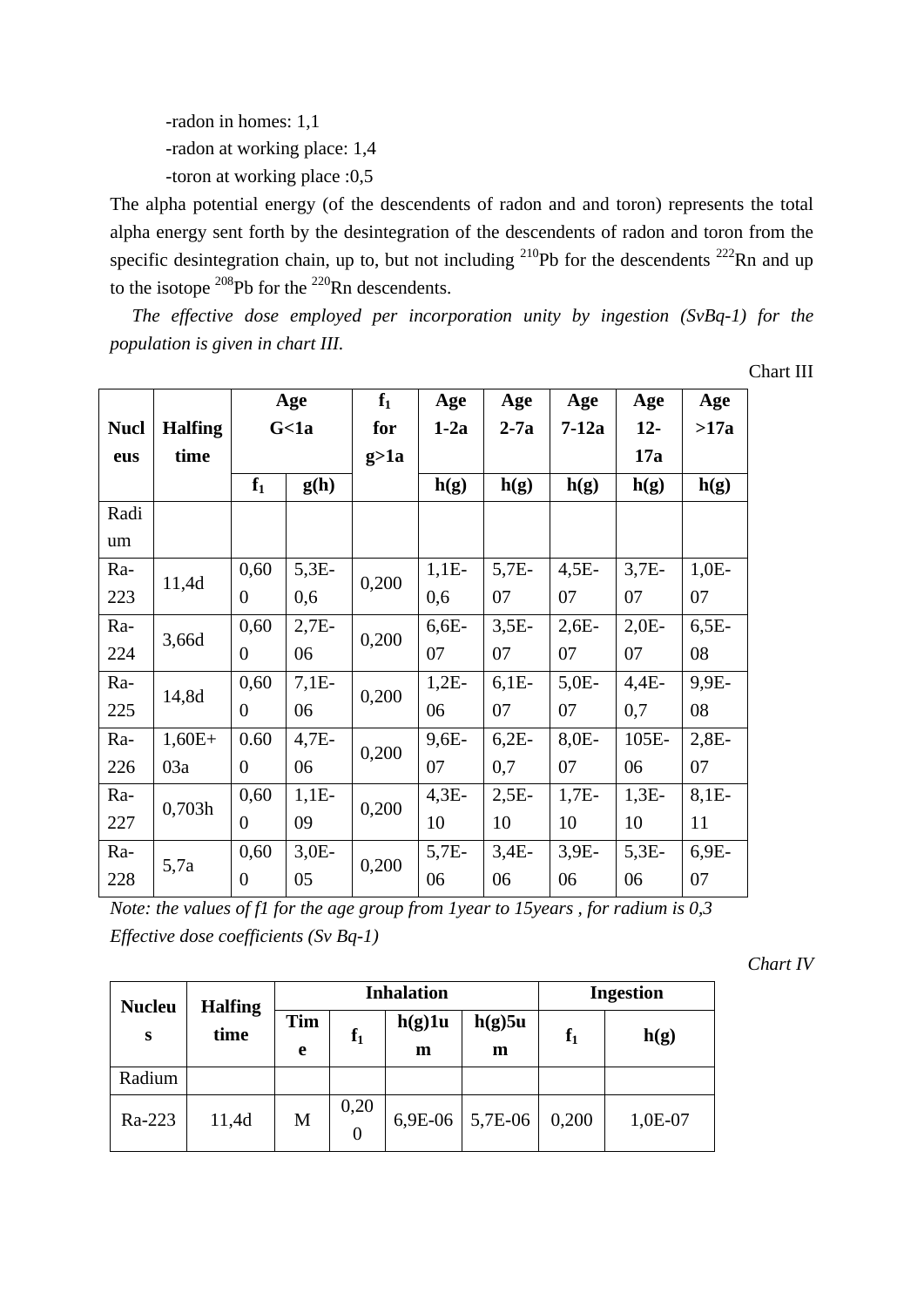| Ra-224 | 3,66d           | M | 0,20<br>$\overline{0}$ | 2,9E-06   | 2,4E-06   | 0,200 | 6,5E-08 |
|--------|-----------------|---|------------------------|-----------|-----------|-------|---------|
| Ra-225 | 14,8d           | M | 0,20<br>$\overline{0}$ | 5,8E-06   | 4,8E-06   | 0,200 | 9,5E-08 |
| Ra-226 | $1,60E+0$<br>3a | M | 0,20<br>$\Omega$       | $3,2E-06$ | $2,2E-06$ | 0,200 | 2,8E-07 |
| Ra-227 | 0,703h          | M | 0,20<br>$\overline{0}$ | 2,8E-10   | $2,1E-10$ | 0,200 | 8,4E-11 |
| Ra-228 | 5,75a           | M | 0,20<br>$\overline{0}$ | 2,6E-06   | 1,7E-06   | 0,200 | 6,7E-07 |

*Note: the column "time" contains the description of the absorption speed into the longs, and the letter "M" means the moderated absorption speed.* 

The compounds and the values for the factors f1 that were used in counting the dose coefficients for ingestion:

| Element |       | Compound      |
|---------|-------|---------------|
| Radium  | 0.200 | All compounds |

## **VI. THE RADIATION'S CONTROL**

The main method to control the concentration of radon and descendents in the mines is the ventilation. This is essential in order to maintain the low concentration of radon by diluting it with clean air and reducing the time that radon stays in (10-15 minutes), in this way only 10%-20% of descendents are produced in the mine"s atmosphere.

When is projected a ventilation system for a mine that has ventilation problems, must be considered the following factors:

- a. the primary system of ventilation must be directed, when is possible, by sterile or in some cases through some ores of inferior quality;
- b. the exploded ore must be evacuated as soon as possible, in order to avoid the forming of the descendents of radon;
- c. when is possible, the transportation must be limited in evacuation galleries, to reduce the dust level and the diesel spread in the working area, improving the ventilation requires;
- d. the holes ore, the transportation was and the crushing stations must be ventilated in a such a way that the evacuated air to be quickly directed towards the vitiated air;
- e. the repairs garages must be correctly ventilated by controlling the flow volume of air;
- f. the water that drain into the mine must be stopped, or pumped as soon as possible.
- g.